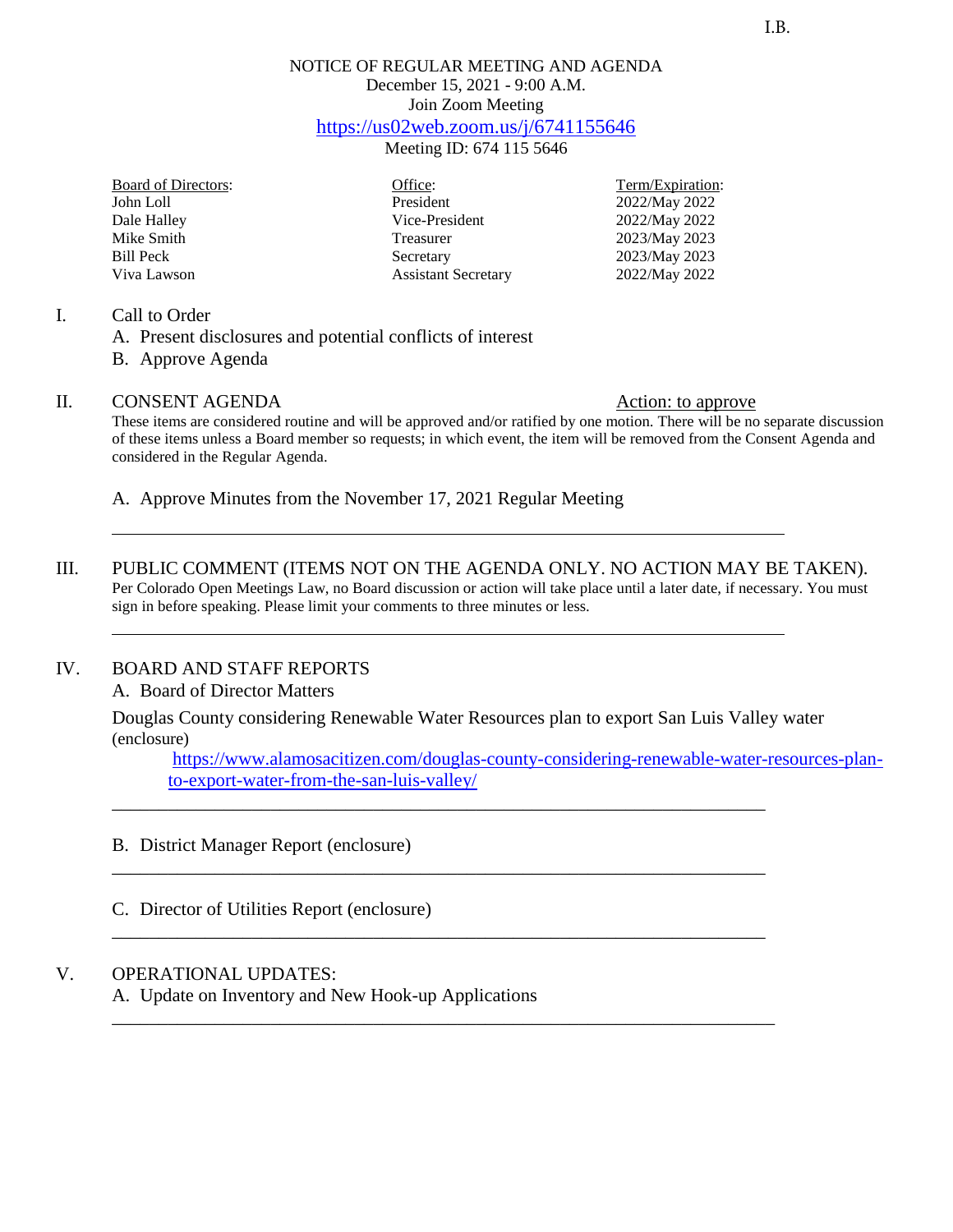| VI. | <b>FINANCIAL MATTERS</b><br>A. Review and approve the check register for the period ending December 15, 2021 (enclosure) |                  | Action: to approve |  |
|-----|--------------------------------------------------------------------------------------------------------------------------|------------------|--------------------|--|
|     |                                                                                                                          | General          | 5,508.55           |  |
|     |                                                                                                                          | Capital Projects | \$140,121.25       |  |
|     |                                                                                                                          | Enterprise       | \$42,102.52        |  |
|     |                                                                                                                          |                  | \$187,732.32       |  |
|     |                                                                                                                          |                  |                    |  |

\_\_\_\_\_\_\_\_\_\_\_\_\_\_\_\_\_\_\_\_\_\_\_\_\_\_\_\_\_\_\_\_\_\_\_\_\_\_\_\_\_\_\_\_\_\_\_\_\_\_\_\_\_\_\_\_\_\_\_\_\_\_\_\_\_\_\_\_\_\_\_

\_\_\_\_\_\_\_\_\_\_\_\_\_\_\_\_\_\_\_\_\_\_\_\_\_\_\_\_\_\_\_\_\_\_\_\_\_\_\_\_\_\_\_\_\_\_\_\_\_\_\_\_\_\_\_\_\_\_\_\_\_\_\_\_\_\_\_\_\_\_\_

\_\_\_\_\_\_\_\_\_\_\_\_\_\_\_\_\_\_\_\_\_\_\_\_\_\_\_\_\_\_\_\_\_\_\_\_\_\_\_\_\_\_\_\_\_\_\_\_\_\_\_\_\_\_\_\_\_\_\_\_\_\_\_\_\_\_\_\_\_\_

\_\_\_\_\_\_\_\_\_\_\_\_\_\_\_\_\_\_\_\_\_\_\_\_\_\_\_\_\_\_\_\_\_\_\_\_\_\_\_\_\_\_\_\_\_\_\_\_\_\_\_\_\_\_\_\_\_\_\_\_\_\_\_\_\_\_\_\_\_\_

### B. Final Certification of Value (enclosure)

C. Financial Summary (enclosure)

## VII. CAPITAL PROJECTS: Status of South Crestone Tank Project

A. Approval of payment to Viking Industrial Painting in the amount of \$140,053.75 (enclosure)

## VIII. LEGAL MATTERS

A. Resolution 2021-12-XX – Concerning the Imposition of Various Fees, rates, Penalties and Charges for water and Sanitary Sewer Services and Facilities (tbd)

B. Resolution 2021-12-XX – Resolution of Board of Directors Regarding Election (tbd) \_\_\_\_\_\_\_\_\_\_\_\_\_\_\_\_\_\_\_\_\_\_\_\_\_\_\_\_\_\_\_\_\_\_\_\_\_\_\_\_\_\_\_\_\_\_\_\_\_\_\_\_\_\_\_\_\_\_\_\_\_\_\_\_\_\_\_\_\_\_\_

\_\_\_\_\_\_\_\_\_\_\_\_\_\_\_\_\_\_\_\_\_\_\_\_\_\_\_\_\_\_\_\_\_\_\_\_\_\_\_\_\_\_\_\_\_\_\_\_\_\_\_\_\_\_\_\_\_\_\_\_\_\_\_\_\_\_\_\_\_\_\_

\_\_\_\_\_\_\_\_\_\_\_\_\_\_\_\_\_\_\_\_\_\_\_\_\_\_\_\_\_\_\_\_\_\_\_\_\_\_\_\_\_\_\_\_\_\_\_\_\_\_\_\_\_\_\_\_\_\_\_\_\_\_\_\_\_\_\_\_\_\_\_\_

\_\_\_\_\_\_\_\_\_\_\_\_\_\_\_\_\_\_\_\_\_\_\_\_\_\_\_\_\_\_\_\_\_\_\_\_\_\_\_\_\_\_\_\_\_\_\_\_\_\_\_\_\_\_\_\_\_\_\_\_\_\_\_\_\_\_\_\_\_\_\_\_

\_\_\_\_\_\_\_\_\_\_\_\_\_\_\_\_\_\_\_\_\_\_\_\_\_\_\_\_\_\_\_\_\_\_\_\_\_\_\_\_\_\_\_\_\_\_\_\_\_\_\_\_\_\_\_\_\_\_\_\_\_\_\_\_\_\_\_\_\_\_\_\_

\_\_\_\_\_\_\_\_\_\_\_\_\_\_\_\_\_\_\_\_\_\_\_\_\_\_\_\_\_\_\_\_\_\_\_\_\_\_\_\_\_\_\_\_\_\_\_\_\_\_\_\_\_\_\_\_\_\_\_\_\_\_\_\_\_\_\_\_\_\_\_

### IX. EXECUTIVE SESSION

Adjourn to Executive Session pursuant to C.R.S. § 24-6-402(4) (a), (b), and (e), which respectively concern the purchase or lease of real property, specific legal advice from counsel, and determining positions relative to matters subject to negotiation regarding the lease rate for the next 20-year term of the Water Service Agreement and the potential purchase of water rights from the United States Fish and Wildlife Service, and §24-6-402(4)(f), C.R.S., Personnel matters, regarding management positions.

- X. DISCUSSION AND/OR ACTION ITEMS A. COVID-19 Public Health Crisis
	- B. Holiday Hours
- XI. ADJOURN